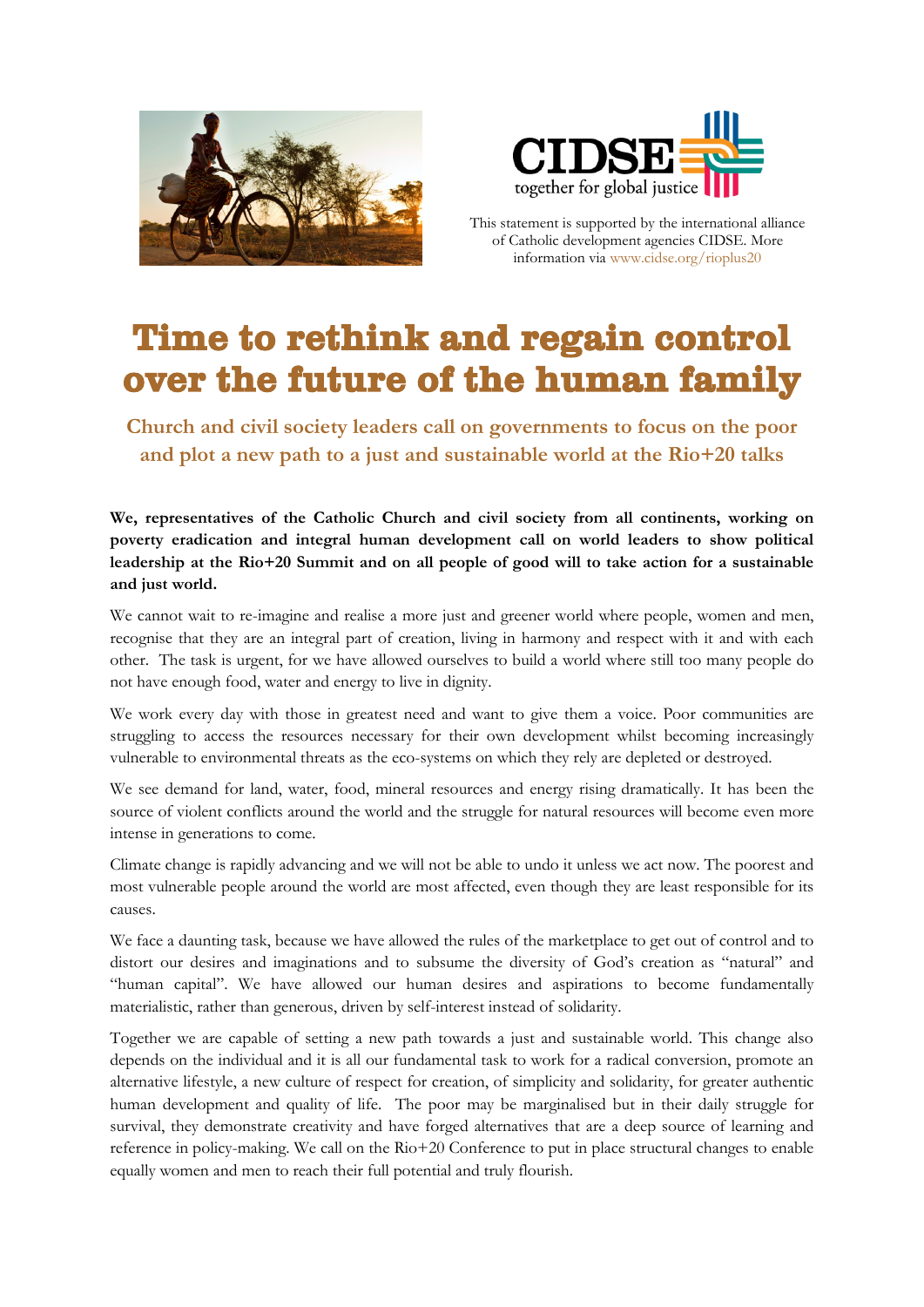It is time to rethink and to take back control! It is time to regulate the market for it to serve the common good. World leaders focus on economic growth as the main measure of success. But what does growth mean if the poorest cannot partake of it, if it does not change lives for the better, if it deepens the persistent inequalities? What does economic growth mean if it comes at the cost of destruction of our forests, our oceans and our natural resources? We need to measure the things that matter, let us measure how the economy is reducing poverty, creating livelihoods and decent jobs, improving ecological sustainability and social stability. An economy that truly leads us to sustainable development must be just and equitable, adequately recognising the valuable contribution of local approaches with broad social benefits, and above all, respect the dignity and human rights of both women and men.

Sustainable development must be underpinned by a properly designed and regulated financial system that places human dignity, the common good and the care of creation at the centre of economic life. Subsidiarity and upholding the social function of private property and redistribution through taxes are essential features of a just financial system. The small and informal sector, which makes up an important part of the private sector and is the source of income and employment of millions of poor people, must be recognised and supported. Large corporations including finance institutions, which represent only a small part of the private sector but control the most power and resources, must be required to show how they are contributing to sustainable development through increasing transparency and changing unsustainable and exploitative practices.

Governments must ensure that regulatory frameworks prioritise the basic needs and rights of poor communities and countries to have access to sufficient water, food and energy as well as ensuring they receive the benefits from trading their natural resources.

Priority should be given to women who form the majority of those living in poverty and are adversely affected by the current social, environmental and economic inequities. Strong measures to promote equality between women and men at the social, economic and environmental levels should be at the heart of governments' actions towards a sustainable and just development.

The scandal of one billion people going hungry in violation of the human right to food cannot continue. Greater support must go to the millions of family farmers who produce in harmony with their environment; they are the most important source of food security for the world's poor.

Efforts to address human-induced climate change need a new urgency and focus. This is the most pressing threat we face, particularly for the poorest. More ambitious action must be taken, based on the principles at the core of the UN Framework Convention on Climate Change.

Finally, the envisaged framework for sustainable development should capitalise on achievements so far; it should address responsibilities and challenges of developed, developing and least developed countries; it should be measurable and comprehensible to everyone.

**We expect that the summit in Rio comes out with a well founded message of hope for those who are suffering and for the generations to come! We expect world leaders to embrace their responsibility and to be held accountable for their commitments. Today we call on world leaders and all people of good will to realise that we have an opportunity to walk a path together, a path towards rights-based and equitable development, towards a truly human life, towards a world where we accept that we are part of creation which has been given in custody to us.**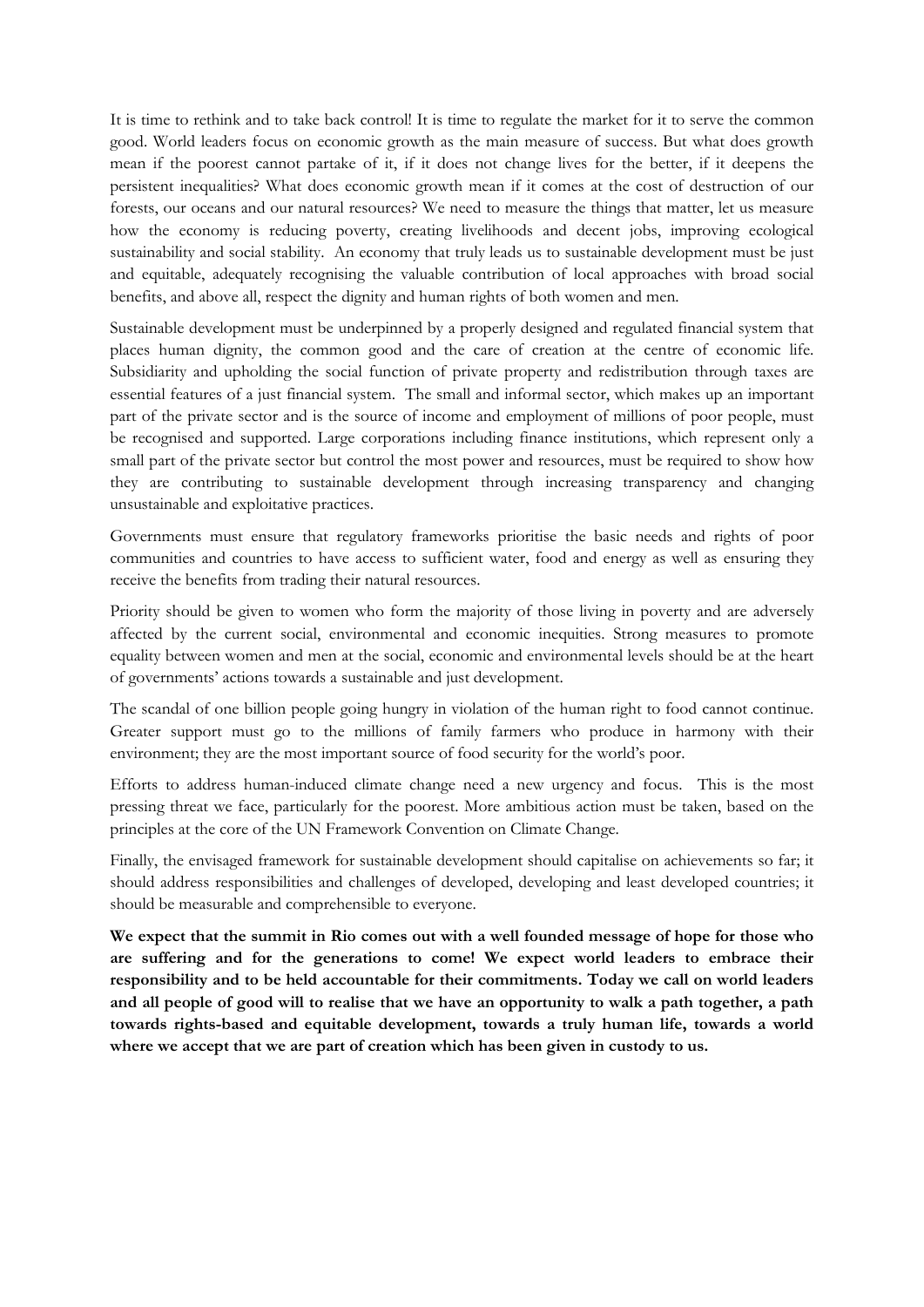# List of signatories

#### **Church Leaders:**

- Mgr Pedro Ricardo BARRETO JIMENO Archbishop of Huancayo and President of the Commission for Justice and Solidarity of CELAM (Consejo Episcopal Latinoamericano) (PERU)
- Mgr Jean-Claude HOLLERICH Archbishop of Luxembourg (LUXEMBOURG)
- Mgr Gabriel MBILINGI Vice President of SECAM (Symposium of Episcopal Conferences of Africa and Madagascar), Archbishop of Lubango (ANGOLA)
- Mgr Paul OUEDRAOGO Archbishop of Bobo-Dioulasso (BURKINA FASO)
- Mgr Werner THISSEN Archbishop o[f Hamburg](http://www.catholic-hierarchy.org/diocese/dhamd.html) (GERMANY)
- Mgr John ARNOLD Auxiliary Bishop of Westminster (ENGLAND)
- Mgr Paul BEMILE Bishop of Wa (GHANA)
- Mgr Markus BÜCHEL Bischop of St. Gallen (SWITZERLAND)
- Mgr Claude CHAMPAGNE Bishop of [Edmundston,](http://www.catholic-hierarchy.org/diocese/dedmu.html) New Brunswick (CANADA)
- Mgr Raymond FIELD Auxiliary Bishop of Dublin and Chairman of the Council for Justice and Peace of the Irish Bishops' Conference (IRELAND)
- Mgr Theotonius GOMES Auxiliary Bishop of [Dhaka](http://www.catholic-hierarchy.org/diocese/ddhak.html) (BANGLADESH)
- Mgr Richard GRECCO Bishop o[f Charlottetown,](http://www.catholic-hierarchy.org/diocese/dchap.html) Prince Edward Island (CANADA)
- Mgr Bernard HOUSSET Bishop of La Rochelle (-Saintes) and President of the Conseil pour la Solidarité (FRANCE)
- Mgr Aloysius JOUSTEN Bishop of [Liège](http://www.catholic-hierarchy.org/diocese/dlieg.html) (BELGIUM)
- Mgr John KIRBY Bishop of Clonfert (IRELAND)
- Mgr Gerard de KORTE Bishop of Groningen-Leeuwarden (THE NETHERLANDS)
- Mgr Peter MORAN Bishop Emeritus of [Aberdeen](http://www.catholic-hierarchy.org/diocese/daber.html) (SCOTLAND)
- Mgr Alvaro Leonel RAMAZZINI Bishop of [Huehuetenango](http://www.catholic-hierarchy.org/diocese/dhueh.html) (GUATEMALA)
- Mgr Josef SAYER (GERMANY)
- Mgr Dr. Ludwig SCHWARZ SDB Bishop of Linz (AUSTRIA)
- Presidency of the Brazilian Catholic Bishops Conference CNBB (BRAZIL)

### **CIDSE Leadership**

- Chris BAIN President of CIDSE and Director of CAFOD (ENGLAND and WALES)
- Philippa BONELLA SCIAF (SCOTLAND)
- Ronald BREAU President of Development and Peace (CANADA)
- Michael CASEY Executive Director of Development and Peace (CANADA)
- Myriam GARCÍA ABRISQUETA President of Manos Unidas (SPAIN)
- René GROTENHUIS Director of CORDAID (THE NETHERLANDS)
- Antonio HAUTLE Director of Fastenopfer (SWITZERLAND)
- Lieve HERIJGERS Director of BROEDERLIJK DELEN (BELGIUM)
- Heinz HÖDL Director of Koordinierungsstelle der Österreichischen Bischofskonferenz für internationale Entwicklung und Mission (AUSTRIA)
- Jim HUG S.J. President of Center of Concern (UNITED STATES)
- Justin KILCULLEN Director of Trócaire (IRELAND)
- Patrick KRÃNIPÎ GODAR Director of Fondation Bridderlech Deelen (LUXEMBOURG)
- Jorge LÍBANO MONTEIRO Director of FEC Fundação Fé e Cooperação (PORTUGAL)
- Sergio MARELLI Secretary General of FOCSIV Volontari nel mondo (ITALY)
- Bernd NILLES Secretary General of CIDSE
- Bernard PINAUD Délégué Général CCFD–Terre Solidaire (FRANCE)
- Rafael SERRANO CASTRO Secretary General of Manos Unidas (SPAIN)
- Angelo SIMONAZZI Secretary General of Entraide et Fraternité (BELGIUM)